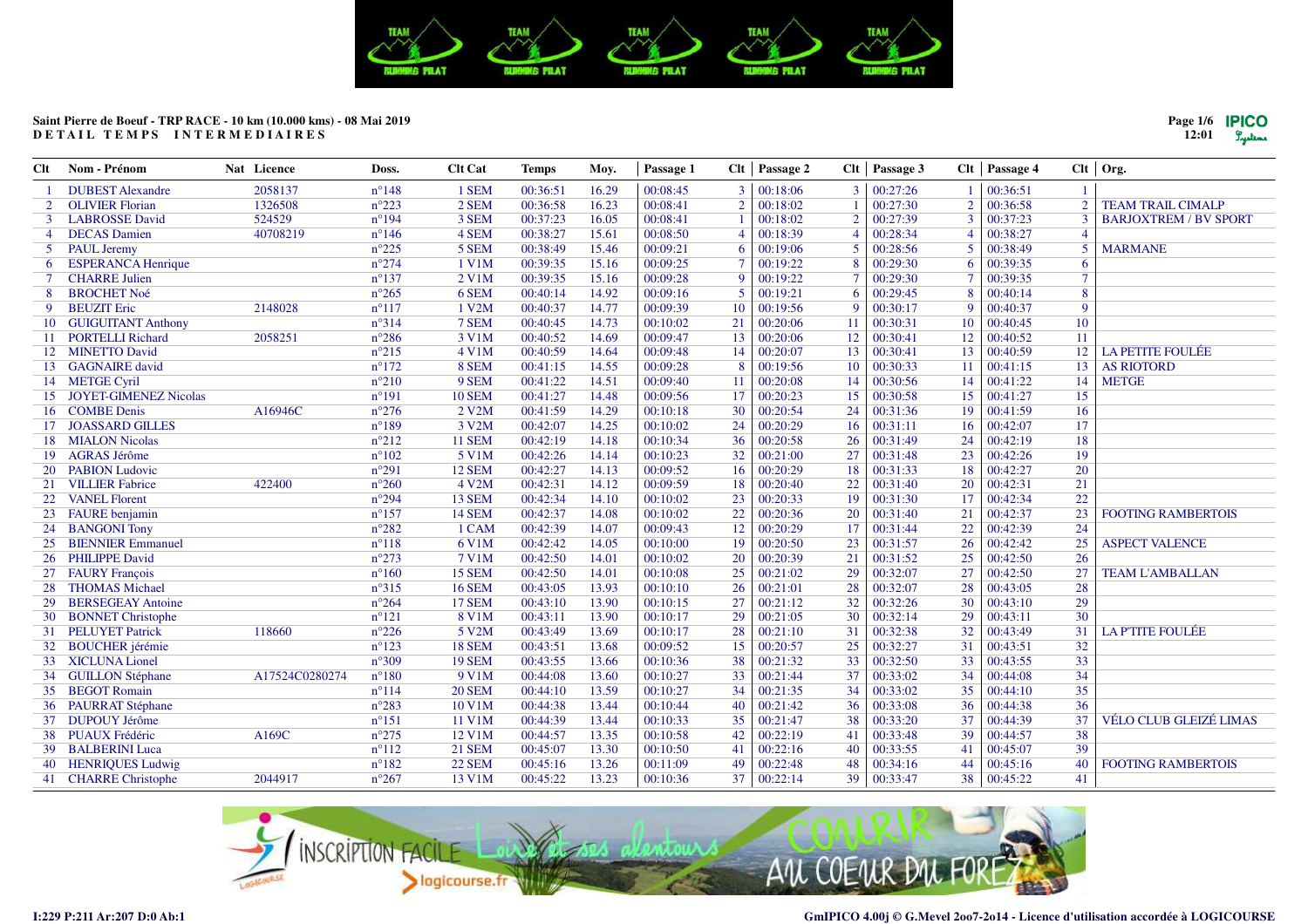

| Clt | Nom - Prénom                 | Nat Licence    | Doss.          | <b>Clt Cat</b>     | <b>Temps</b> | Moy.  | Passage 1 |     | $Clt$   Passage 2 | Clt | Passage 3 |    | Clt   Passage 4 |    | $Clt$ Org.                     |
|-----|------------------------------|----------------|----------------|--------------------|--------------|-------|-----------|-----|-------------------|-----|-----------|----|-----------------|----|--------------------------------|
|     | 42 JURDIC Pierre             |                | $n^{\circ}192$ | <b>23 SEM</b>      | 00:45:34     | 13.17 | 00:11:08  | 48  | 00:22:39          | 45  | 00:34:17  | 45 | 00:45:34        | 42 |                                |
| 43  | ROUX André-François          |                | $n^{\circ}322$ | 14 V1M             | 00:45:42     | 13.13 | 00:10:44  | 39  | 00:22:23          | 42  | 00:34:15  | 43 | 00:45:42        | 43 |                                |
|     | 44 BALBERINI Georges         |                | $n^{\circ}110$ | 6 V2M              | 00:45:46     | 13.11 | 00:11:16  | 53  | 00:22:38          | 44  | 00:34:18  | 46 | 00:45:46        | 44 |                                |
| 45  | <b>MICHAD Hugo</b>           |                | $n^{\circ}269$ | 2 CAM              | 00:45:48     | 13.10 | 00:10:20  | 31  | 00:21:39          | 35  | 00:33:48  | 40 | 00:45:48        | 45 |                                |
|     | 46 PETIT Emmanuel            | A16959C        | $n^{\circ}280$ | 7 V2M              | 00:45:56     | 13.06 | 00:10:59  | 43  | 00:22:25          | 43  | 00:34:13  | 42 | 00:45:56        | 46 |                                |
|     | 47 MACAZAGA claire           | 1885005        | $n^{\circ}200$ | 1 V <sub>2F</sub>  | 00:46:01     | 13.04 | 00:11:19  | 56  | 00:23:03          | 52  | 00:34:37  | 49 | 00:46:01        | 47 | <b>ENDURANCE SHOP</b>          |
| 48  | ROLLAND jocelin              | 2165780        | $n^{\circ}240$ | 15 V1M             | 00:46:07     | 13.01 | 00:11:09  | 50  | 00:22:44          | 46  | 00:34:28  | 47 | 00:46:07        | 48 |                                |
| 49  | <b>COLOVRAY Frederic</b>     |                | $n^{\circ}139$ | 8 V2M              | 00:46:19     | 12.96 | 00:11:11  | 51  | 00:22:49          | 49  | 00:34:37  | 48 | 00:46:19        | 49 | <b>FOOTING CLUB RAMBERTOIS</b> |
| 50  | <b>RIVIERE MICKAEL</b>       |                | $n^{\circ}238$ | <b>24 SEM</b>      | 00:46:26     | 12.92 | 00:11:13  | 52  | 00:22:45          | 47  | 00:34:50  | 50 | 00:46:26        | 50 |                                |
| 51  | <b>KOUZEMIME David</b>       |                | $n^{\circ}287$ | <b>25 SEM</b>      | 00:46:49     | 12.82 | 00:11:16  | 54  | 00:22:52          | 50  | 00:34:55  | 51 | 00:46:49        | 51 |                                |
| 52  | <b>DESORMEAUX Florent</b>    |                | $n^{\circ}147$ | <b>26 SEM</b>      | 00:46:52     | 12.80 | 00:12:04  | 77  | 00:23:32          | 58  | 00:35:24  | 56 | 00:46:52        | 52 |                                |
| 53  | <b>GRAIL Franck</b>          |                | $n^{\circ}176$ | 16 V1M             | 00:46:53     | 12.80 | 00:11:22  | 58  | 00:23:14          | 55  | 00:35:14  | 55 | 00:46:53        | 53 |                                |
|     | 54 CHAZOT Rémy               |                | $n^{\circ}138$ | <b>27 SEM</b>      | 00:46:55     | 12.79 | 00:11:48  | 63  | 00:23:34          | 59  | 00:35:29  | 58 | 00:46:55        | 54 |                                |
|     | 55 FERREIRA Maxime           |                | $n^{\circ}312$ | <b>28 SEM</b>      | 00:47:00     | 12.77 | 00:11:50  | -64 | 00:23:46          | 63  | 00:35:40  | 60 | 00:47:00        | 55 |                                |
|     | 56 MONIN Laurent             |                | $n^{\circ}216$ | 17 V1M             | 00:47:02     | 12.76 | 00:11:07  | 47  | 00:23:09          | 54  | 00:35:14  | 54 | 00:47:02        | 56 |                                |
|     | 57 CARLES thierry            | 2044920        | $n^{\circ}128$ | 1 V3M              | 00:47:06     | 12.74 | 00:11:04  | 46  | 00:23:02          | 51  | 00:35:05  | 53 | 00:47:06        | 57 | <b>LA PETITE FOULÉE</b>        |
| 58  | DEBEAUMARCHÉ guy             |                | $n^{\circ}145$ | $2$ V3M            | 00:47:31     | 12.63 | 00:11:34  | 60  | 00:23:24          | 56  | 00:35:26  | 57 | 00:47:31        | 58 | <b>COURIR À SEYSSUEL</b>       |
|     | 59 BOZZATO Anthony           |                | $n^{\circ}126$ | <b>29 SEM</b>      | 00:47:35     | 12.61 | 00:11:00  | 44  | 00:23:30          | 57  | 00:35:30  | 59 | 00:47:35        | 59 |                                |
| 60  | <b>JOUANNY</b> mathieu       | 2133071        | $n^{\circ}190$ | <b>30 SEM</b>      | 00:47:52     | 12.54 | 00:11:39  | 61  | 00:23:39          | 61  | 00:35:56  | 62 | 00:47:52        | 60 |                                |
| 61  | <b>FOGERON Rodolphe</b>      |                | $n^{\circ}167$ | 9 V2M              | 00:47:53     | 12.53 | 00:11:47  | 62  | 00:23:38          | 60  | 00:35:43  | 61 | 00:47:53        | 61 | <b>LEO LAGRANGE VIENNE</b>     |
| 62  | <b>SORDET Amandine</b>       |                | $n^{\circ}299$ | 1 SEF              | 00:47:55     | 12.53 | 00:11:53  | 67  | 00:23:49          | 64  | 00:35:58  | 63 | 00:47:55        | 62 |                                |
| 63  | <b>DOREL Dominique</b>       |                | $n^{\circ}270$ | 10 V2M             | 00:48:20     | 12.41 | 00:11:28  | 59  | 00:23:07          | 53  | 00:35:05  | 52 | 00:48:20        | 63 |                                |
| 64  | <b>VAUVILLE Cyrille</b>      |                | $n^{\circ}311$ | 18 V1M             | 00:48:30     | 12.37 | 00:11:52  | 66  | 00:23:50          | 65  | 00:36:09  | 64 | 00:48:30        | 64 |                                |
| 65  | <b>PIRODON</b> bastien       |                | $n^{\circ}233$ | 1 ESM              | 00:48:48     | 12.30 | 00:11:22  | 57  | 00:24:14          | 70  | 00:36:59  | 70 | 00:48:48        | 65 |                                |
| 66  | <b>TEYSSIER Frédéric</b>     | 1610393        | $n^{\circ}246$ | 19 V1M             | 00:48:54     | 12.27 | 00:11:53  | 68  | 00:24:02          | 67  | 00:36:32  | 65 | 00:48:54        | 66 |                                |
| 67  | <b>SACCA Camil</b>           |                | $n^{\circ}296$ | 3 V3M              | 00:49:11     | 12.20 | 00:12:04  | 76  | 00:24:20          | 73  | 00:36:44  | 66 | 00:49:11        | 67 |                                |
| 68  | <b>VALLOT</b> Raphaël        |                | $n^{\circ}257$ | 20 V1M             | 00:49:15     | 12.18 | 00:11:54  | 70  | 00:24:11          | 69  | 00:36:58  | 68 | 00:49:15        | 68 | <b>LATORZE</b>                 |
| 69  | <b>BERAUD Olivier</b>        |                | $n^{\circ}116$ | 21 V1M             | 00:49:21     | 12.16 | 00:11:54  | 69  | 00:24:11          | 68  | 00:36:58  | 67 | 00:49:21        | 69 | <b>LA TORZE</b>                |
| 70  | <b>NOVARIA Yoann Novaria</b> |                | $n^{\circ}220$ | <b>31 SEM</b>      | 00:49:24     | 12.15 | 00:12:04  | 78  | 00:24:18          | 71  | 00:37:16  | 73 | 00:49:24        | 70 |                                |
|     | 71 CELLE philippe            |                | $n^{\circ}130$ | 22 V1M             | 00:49:35     | 12.10 | 00:12:10  | 81  | 00:24:26          | 74  | 00:36:59  | 69 | 00:49:35        | 71 |                                |
| 72  | <b>DONAL René Jean Louis</b> |                | $n^{\circ}266$ | 1 V <sub>4</sub> M | 00:49:41     | 12.08 | 00:11:57  | 72  | 00:24:19          | 72  | 00:37:00  | 71 | 00:49:41        | 72 |                                |
| 73  | <b>BALBERINI Enzo</b>        |                | $n^{\circ}109$ | 2 ESM              | 00:49:51     | 12.04 | 00:11:17  | 55  | 00:23:46          | 62  | 00:37:00  | 72 | 00:49:51        | 73 |                                |
| 74  | <b>ROUX Gilles</b>           | A60532C        | $n^{\circ}268$ | 23 V1M             | 00:50:02     | 11.99 | 00:12:09  | 80  | 00:24:44          | 75  | 00:37:28  | 74 | 00:50:02        | 74 |                                |
|     | 75 POULY Pascal              |                | $n^{\circ}288$ | 24 V1M             | 00:50:35     | 11.86 | 00:12:40  | 99  | 00:25:07          | 81  | 00:38:02  | 78 | 00:50:35        | 75 |                                |
|     | 76 FAURE Patrice             |                | $n^{\circ}263$ | 4 V3M              | 00:50:41     | 11.84 | 00:12:22  | 87  | 00:25:08          | 82  | 00:37:52  | 76 | 00:50:41        | 76 |                                |
|     | 77 CASSANO Raphaël           |                | $n^{\circ}129$ | 25 V1M             | 00:50:48     | 11.81 | 00:12:03  | 74  | 00:24:52          | 78  | 00:38:03  | 80 | 00:50:48        | 77 |                                |
| 78  | <b>MERCIER</b> morgan        |                | $n^{\circ}208$ | 1 JUM              | 00:50:53     | 11.80 | 00:11:01  | 45  | 00:23:55          | 66  | 00:37:28  | 75 | 00:50:53        | 78 |                                |
| 79  | <b>BACQUENOIS Xavier</b>     | B33035C0280257 | $n^{\circ}107$ | 26 V1M             | 00:50:53     | 11.79 | 00:12:20  | 86  | 00:25:11          | 85  | 00:38:11  | 82 | 00:50:53        | 79 |                                |
| 80  | <b>MERCIER Jean-Jacques</b>  | 248441         | $n^{\circ}306$ | 5 V3M              | 00:50:55     | 11.79 | 00:11:56  | 71  | 00:24:58          | 79  | 00:37:53  | 77 | 00:50:55        | 80 |                                |
| 81  | <b>CHABERT Lilian</b>        |                | $n^{\circ}131$ | 27 V1M             | 00:51:04     | 11.75 | 00:12:27  | 90  | 00:25:10          | 83  | 00:38:02  | 79 | 00:51:04        | 81 |                                |
|     | 82 RICHARD David             |                | $n^{\circ}289$ | 28 V1M             | 00:51:18     | 11.70 | 00:12:45  | 102 | 00:25:41          | 95  | 00:38:48  | 89 | 00:51:18        | 82 |                                |
|     |                              |                |                |                    |              |       |           |     |                   |     |           |    |                 |    |                                |



**Page 2/612:01**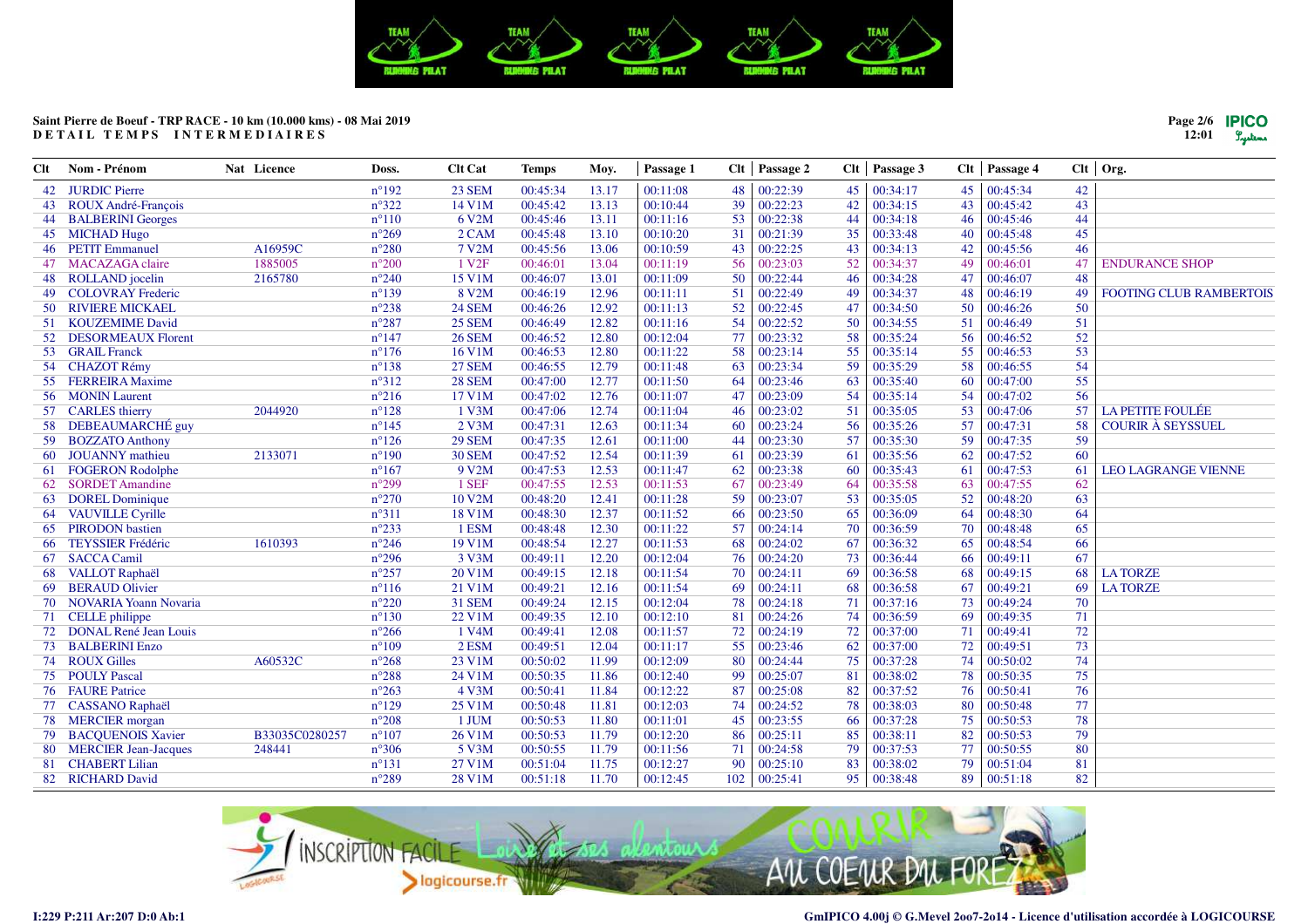

| 00:38:31<br><b>ROULEAU</b> Serge<br>$n^{\circ}262$<br>6 V3M<br>00:12:40<br>100<br>00:25:33<br>93<br>84<br>00:51:26<br>83<br>00:51:26<br>11.67<br>83<br>84<br>84 PONSON Didier<br>$n^{\circ}318$<br>29 V1M<br>00:51:27<br>00:11:59<br>00:24:47<br>00:38:11<br>81<br>00:51:27<br>11.66<br>73<br>76 |                                |
|--------------------------------------------------------------------------------------------------------------------------------------------------------------------------------------------------------------------------------------------------------------------------------------------------|--------------------------------|
|                                                                                                                                                                                                                                                                                                  |                                |
|                                                                                                                                                                                                                                                                                                  |                                |
| 85<br>85 FAYARD Marie<br>1298410<br>$n^{\circ}292$<br>2 V <sub>2F</sub><br>00:51:46<br>11.59<br>00:12:31<br>92<br>00:25:27<br>89<br>00:38:35<br>86<br>00:51:46                                                                                                                                   |                                |
| 86<br>11.59<br>00:12:33<br>00:51:47<br><b>MARTINET MICHEL</b><br>$n^{\circ}202$<br>7 V3M<br>00:51:47<br>93<br>00:25:31<br>91<br>00:38:33<br>85<br>86                                                                                                                                             |                                |
| $n^{\circ}259$<br>87<br>87<br>8 V3M<br>00:51:48<br>11.58<br>00:12:17<br>00:25:26<br>87<br>88<br><b>VILLETON Michel</b><br>263786<br>84<br>00:38:40<br>00:51:48                                                                                                                                   |                                |
| 88<br>$n^{\circ}204$<br>1 V <sub>1</sub> F<br>00:52:00<br>11.54<br>00:12:06<br>00:25:11<br>84<br>00:38:36<br>87<br>00:52:00<br><b>MEINDER</b> stéphanie<br>79<br>88                                                                                                                              |                                |
| 00:52:14<br>00:12:03<br>80<br>83<br>89<br>89<br><b>TOUCHEBOEUF Joel</b><br>$n^{\circ}307$<br>11 V2M<br>11.49<br>75<br>00:25:06<br>00:38:29<br>00:52:14                                                                                                                                           |                                |
| <b>BONNET</b> lilian<br>30 V1M<br>00:52:14<br>11.49<br>00:12:34<br>95<br>00:25:32<br>00:38:52<br>91<br>00:52:14<br>90<br>90<br>$n^{\circ}122$<br>92<br><b>LA TORZE</b>                                                                                                                           |                                |
| $n^{\circ}320$<br>32 SEM<br>00:52:22<br>00:11:51<br>00:52:22<br>91<br>91 BOSSY Benoit<br>11.46<br>65<br>00:24:50<br>77<br>00:38:52<br>90                                                                                                                                                         |                                |
| 12 V2M<br>00:52:24<br>00:12:28<br>92<br>00:52:24<br>92<br>92 COULAGE Pascal<br>$n^{\circ}284$<br>11.45<br>91<br>00:25:27<br>88<br>00:38:56                                                                                                                                                       |                                |
| 93<br>93<br>$n^{\circ}237$<br>2 SEF<br>00:52:25<br>11.45<br>00:12:16<br>83<br>00:25:26<br>00:52:25<br>93<br><b>RIBEYRE</b> sandra<br>86<br>00:38:58                                                                                                                                              |                                |
| 94<br><b>CUESTA David</b><br>31 V1M<br>00:52:43<br>11.38<br>00:12:13<br>82<br>00:25:50<br>96<br>00:39:27<br>96<br>00:52:43<br>94<br>$n^{\circ}141$                                                                                                                                               |                                |
| 95<br>95 DUMAS Julien<br>$n^{\circ}277$<br>33 SEM<br>00:52:47<br>11.37<br>00:13:02<br>104<br>00:52:47<br>113<br>00:26:13<br>106<br>00:39:48                                                                                                                                                      |                                |
| 9 V3M<br>00:52:51<br>00:12:34<br>94<br>97<br>98<br>00:52:51<br><b>LA P'TITE FOULÉE</b><br>96 BOUQUIN Marc<br>$n^{\circ}125$<br>11.35<br>00:25:56<br>00:39:32<br>96                                                                                                                               |                                |
| $n^{\circ}222$<br>97<br>97 NOVIS xavier<br>34 SEM<br>00:52:59<br>11.33<br>00:12:55<br>108<br>00:26:02<br>101<br>97<br>00:52:59<br>00:39:31                                                                                                                                                       |                                |
| 00:53:03<br>00:12:18<br>94<br><b>BAJU GREGORY</b><br>$n^{\circ}108$<br>32 V1M<br>11.31<br>85<br>00:25:33<br>94<br>00:39:25<br>00:53:03<br>98<br>98                                                                                                                                               | <b>NAUTIQUE ST PIERRE</b>      |
| 1 V3F<br>00:12:57<br>99<br>99 VILLETON Jocelyne<br>263785<br>$n^{\circ}258$<br>00:53:07<br>11.30<br>112<br>00:26:14<br>107<br>00:39:40<br>102<br>00:53:07                                                                                                                                        |                                |
| $n^{\circ}243$<br>10 V3M<br>00:53:09<br>11.29<br>00:12:56<br>110<br>00:25:58<br>99<br>95<br>00:53:09<br>100<br>100 ROUVEURE jean-françois<br>00:39:25                                                                                                                                            | <b>COURIR À SEYSSUEL</b>       |
| 1 V5M<br>105<br>101<br>101 ALLEGRE Roger<br>383593<br>$n^{\circ}104$<br>00:53:16<br>11.27<br>00:13:02<br>114<br>00:26:23<br>111<br>00:39:52<br>00:53:16                                                                                                                                          |                                |
| 102<br>102 DEAK Csaba<br>00:53:22<br>11.25<br>00:12:50<br>106<br>00:53:22<br>$n^{\circ}305$<br>33 V1M<br>104<br>00:26:11<br>105<br>00:39:55                                                                                                                                                      |                                |
| 11 V3M<br>00:53:24<br>00:12:39<br>103<br>103 TROUILLET Francois<br>$n^{\circ}249$<br>11.24<br>97<br>00:25:59<br>100<br>103<br>00:53:24<br>00:39:43                                                                                                                                               |                                |
| <b>35 SEM</b><br>00:53:24<br>00:12:51<br>104 PORTE benjamin<br>$n^{\circ}234$<br>11.24<br>107<br>00:26:03<br>104<br>00:39:40<br>100<br>00:53:24<br>104                                                                                                                                           | FOOT LOISIR ST PIERRE DE BOEUF |
| $n^{\circ}261$<br>00:53:25<br>11.23<br>00:12:51<br>106<br>103<br>101<br>105<br>105 VINCENT pascal<br>34 V1M<br>00:26:03<br>00:39:40<br>00:53:25                                                                                                                                                  |                                |
| 3 SEF<br>99<br>106<br>00:53:32<br>11.21<br>00:12:26<br>89<br>00:25:29<br>90<br>00:39:33<br>00:53:32<br>106 TRANCHAND Manon<br>$n^{\circ}248$                                                                                                                                                     |                                |
| 4 SEF<br>00:53:33<br>00:12:39<br>107<br>107 ADAM Elodie<br>$n^{\circ}100$<br>11.21<br>98<br>00:26:27<br>113<br>00:40:11<br>110<br>00:53:33                                                                                                                                                       |                                |
| <b>36 SEM</b><br>00:53:54<br>00:12:41<br>00:53:54<br>108<br>108 GERLING Loic<br>$n^{\circ}175$<br>11.13<br>101<br>00:26:19<br>109<br>00:40:13<br>111                                                                                                                                             |                                |
| $n^{\circ}272$<br>107<br>109<br>2085614<br>3 V <sub>2F</sub><br>00:53:54<br>11.13<br>00:12:36<br>96<br>00:26:02<br>102<br>00:53:54<br>109 PISCAGLIA Patricia<br>00:40:00                                                                                                                         |                                |
| 00:53:57<br>00:12:25<br>110<br>110 ISSARTEL Sébastien<br>$n^{\circ}183$<br>35 V1M<br>11.12<br>88<br>00:25:58<br>98<br>108<br>00:53:57<br>00:40:04                                                                                                                                                |                                |
| 111 COUDERT Guy<br>$n^{\circ}140$<br>12 V3M<br>00:54:04<br>00:13:03<br>00:54:04<br>111<br>11.10<br>115<br>00:26:32<br>114<br>00:40:27<br>114                                                                                                                                                     |                                |
| 112 PALMIER BRIGITTE<br>$n^{\circ}224$<br>2 V3F<br>00:54:09<br>00:12:50<br>105<br>108<br>00:54:09<br>112<br>11.08<br>00:26:18<br>00:40:16<br>112                                                                                                                                                 |                                |
| 2 V <sub>4</sub> M<br>00:13:08<br>115<br>113<br>113<br>113 SANLAVILLE Marc<br>T239634<br>$n^{\circ}245$<br>00:54:10<br>11.08<br>119<br>00:26:37<br>00:40:16<br>00:54:10                                                                                                                          |                                |
| 00:54:12<br>00:13:11<br>109<br>114<br>114 NOBILO Virgil<br>$n^{\circ}219$<br>36 V1M<br>11.07<br>120<br>00:26:24<br>112<br>00:40:09<br>00:54:12                                                                                                                                                   |                                |
| 115 ROUET Lucas<br>$n^{\circ}242$<br><b>37 SEM</b><br>00:54:19<br>11.05<br>00:13:07<br>00:54:19<br>115<br>118<br>00:26:40<br>116<br>00:40:31<br>116                                                                                                                                              |                                |
| 116 CHAMPELEY Jeremy<br>$n^{\circ}133$<br><b>38 SEM</b><br>00:54:19<br>00:13:07<br>117<br>00:26:41<br>117<br>117<br>00:54:19<br><b>RIVERAINE SPORTS</b><br>11.05<br>00:40:31<br>116                                                                                                              |                                |
| $n^{\circ}271$<br>00:54:27<br>115<br>117 BILLET Pascal<br>13 V3M<br>11.02<br>00:12:55<br>109<br>00:26:23<br>110<br>00:40:28<br>00:54:27<br>117                                                                                                                                                   |                                |
| 1 CAF<br>00:54:31<br>00:12:46<br>00:26:45<br>EACR<br>118 FLACHER Agathe<br>1901661<br>$n^{\circ}164$<br>11.01<br>103<br>118<br>00:40:46<br>118<br>00:54:31<br>118                                                                                                                                |                                |
| 00:13:39<br>119 FAURE bruno<br>$n^{\circ}158$<br>13 V2M<br>00:54:37<br>10.99<br>130<br>00:27:13<br>121<br>00:40:52<br>119<br>00:54:37<br>119                                                                                                                                                     |                                |
| 00:54:38<br>124<br>120<br>120 FALAVEL Clément<br>$n^{\circ}153$<br>2 JUM<br>10.98<br>00:14:06<br>140<br>00:27:50<br>130<br>00:41:35<br>00:54:38                                                                                                                                                  |                                |
| 121 SEIGNEURET Rémy<br>$n^{\circ}321$<br><b>39 SEM</b><br>00:54:39<br>10.98<br>00:13:37<br>120<br>120<br>121<br>128<br>00:27:07<br>00:40:53<br>00:54:39                                                                                                                                          |                                |
| 122<br>122 FAUCHET Sandrine<br>$n^{\circ}295$<br>5 SEF<br>00:54:50<br>10.94<br>00:14:14<br>143<br>00:27:53<br>132<br>00:41:34<br>123<br>00:54:50                                                                                                                                                 |                                |
| $n^{\circ}298$<br>40 SEM<br>00:54:51<br>10.94<br>00:13:26<br>00:27:31<br>121<br>123<br>123 RAFFARD Christophe<br>123<br>123 00:41:25<br>00:54:51                                                                                                                                                 |                                |



**Page 3/612:01**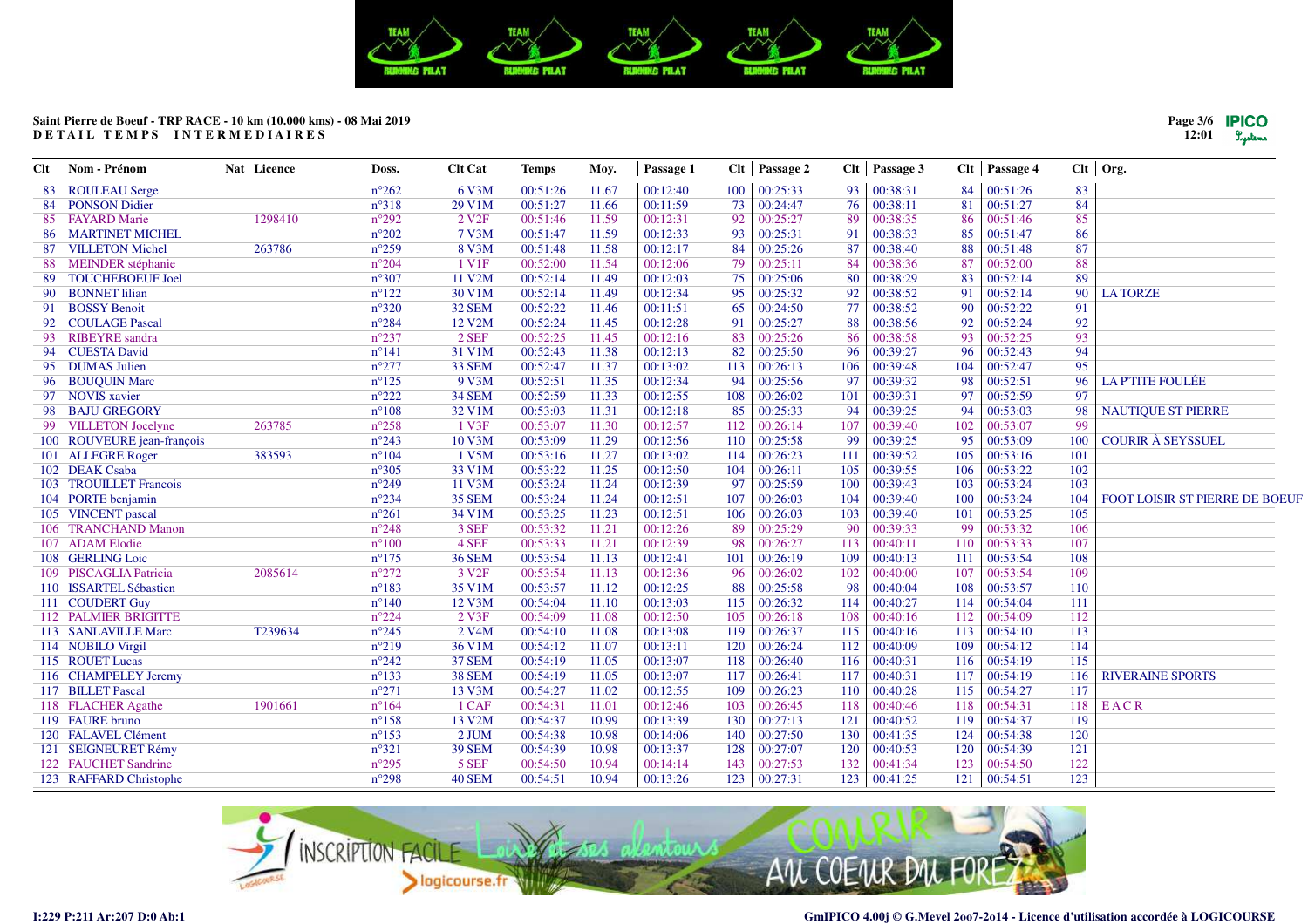

| Clt | Nom - Prénom                | Nat Licence | Doss.          | <b>Clt Cat</b>         | <b>Temps</b> | Moy.  | Passage 1 |     | Clt   Passage 2 |     | Clt Passage 3 |     | $Clt$   Passage 4   |     | $Clt$ Org.                     |
|-----|-----------------------------|-------------|----------------|------------------------|--------------|-------|-----------|-----|-----------------|-----|---------------|-----|---------------------|-----|--------------------------------|
|     | 124 ARMANET Claude          |             | $n^{\circ}302$ | 37 V1M                 | 00:55:34     | 10.80 | 00:13:37  | 129 | 00:27:34        | 125 | 00:41:35      | 125 | 00:55:34            | 124 |                                |
|     | 125 BALBERINI LEA           |             | $n^{\circ}111$ | 6 SEF                  | 00:55:40     | 10.78 | 00:13:07  | 116 | 00:27:06        | 119 | 00:41:31      | 122 | 00:55:40            | 125 |                                |
|     | 126 MESSONNIER Aurélien     |             | $n^{\circ}308$ | 41 SEM                 | 00:55:51     | 10.74 | 00:14:20  | 145 | 00:28:16        | 138 | 00:42:34      | 133 | 00:55:51            | 126 |                                |
|     | 127 PEYRAMAURE Manon        |             | $n^{\circ}228$ | 7 SEF                  | 00:55:55     | 10.73 | 00:13:41  | 131 | 00:27:31        | 124 | 00:41:49      | 126 | 00:55:55            | 127 |                                |
|     | 128 MILLIER Karine          |             | $n^{\circ}214$ | $2$ V <sub>1</sub> $F$ | 00:56:06     | 10.70 | 00:13:56  | 136 | 00:28:13        | 137 | 00:42:12      | 127 | 00:56:06            | 128 |                                |
|     | 129 MARACHE Jade            |             | $n^{\circ}310$ | $2$ CAF                | 00:56:26     | 10.63 | 00:13:35  | 127 | 00:27:29        | 122 | 00:42:15      | 128 | 00:56:26            | 129 |                                |
|     | <b>130 LARUICCI GILBERT</b> |             | $n^{\circ}196$ | 14 V3M                 | 00:56:32     | 10.61 | 00:13:32  | 126 | 00:27:46        | 128 | 00:42:24      | 130 | 00:56:32            | 130 |                                |
|     | 131 CHAPUIS raymond         | 1646649     | $n^{\circ}136$ | 3 V <sub>4</sub> M     | 00:56:54     | 10.55 | 00:13:29  | 124 | 00:27:50        | 129 | 00:42:18      | 129 | 00:56:54            | 131 |                                |
|     | 132 VIVIANT Nelly           |             | $n^{\circ}328$ | 3 V <sub>1F</sub>      | 00:57:05     | 10.51 | 00:14:34  | 157 | 00:28:39        | 142 | 00:42:57      | 137 | 00:57:05            | 132 |                                |
|     | 133 AELEWATERS Danny        |             | $n^{\circ}101$ | 38 V1M                 | 00:57:23     | 10.46 | 00:13:24  | 122 | 00:27:41        | 127 | 00:42:30      | 131 | 00:57:23            | 133 |                                |
|     | 134 ROUET Fanny             |             | $n^{\circ}241$ | 8 SEF                  | 00:57:26     | 10.45 | 00:14:27  | 152 | 00:29:03        | 143 | 00:43:23      | 141 | 00:57:26            | 134 |                                |
|     | 135 DUMAS Severine          |             | $n^{\circ}149$ | 9 SEF                  | 00:57:27     | 10.45 | 00:13:22  | 121 | 00:27:54        | 133 | 00:42:53      | 135 | 00:57:27            | 135 |                                |
|     | 136 FORNAIO Alexis          |             | $n^{\circ}168$ | 42 SEM                 | 00:57:29     | 10.44 | 00:14:32  | 155 | 00:29:06        | 144 | 00:43:28      | 142 | 00:57:29            | 136 |                                |
|     | 137 GUIGUITANT Catherine    | 2069911     | $n^{\circ}179$ | 4 V <sub>2F</sub>      | 00:57:33     | 10.43 | 00:14:05  | 139 | 00:28:26        | 140 | 00:42:56      | 136 | 00:57:33            | 137 |                                |
|     | 138 CUILLERON Stéphane      |             | $n^{\circ}143$ | 39 V1M                 | 00:57:35     | 10.42 | 00:13:29  | 125 | 00:27:39        | 126 | 00:42:33      | 132 | 00:57:35            | 138 |                                |
|     | 139 MERCIER ERIC            |             | $n^{\circ}206$ | 40 V1M                 | 00:57:54     | 10.37 | 00:13:52  | 134 | 00:28:11        | 134 | 00:43:21      | 139 | 00:57:54            | 139 |                                |
|     | 140 MERCIER ghislaine       |             | $n^{\circ}207$ | 5 V <sub>2F</sub>      | 00:57:54     | 10.36 | 00:13:53  | 135 | 00:28:12        | 135 | 00:43:21      | 140 | 00:57:54            | 140 |                                |
|     | 141 FAURE Sébastien         |             | $n^{\circ}159$ | 41 V1M                 | 00:58:04     | 10.33 | 00:14:04  | 137 | 00:27:51        | 131 | 00:42:43      | 134 | 00:58:04            | 141 |                                |
|     | 142 HEYRAUD Estelle         | 1987769     | $n^{\circ}327$ | 4 V1F                  | 00:58:17     | 10.30 | 00:13:49  | 132 | 00:28:13        | 136 | 00:43:08      | 138 | 00:58:17            | 142 |                                |
|     | 143 CHARDAURE Sandrine      |             | $n^{\circ}316$ | 5 V1F                  | 00:59:22     | 10.11 | 00:13:50  | 133 | 00:28:38        | 141 | 00:44:13      | 143 | 00:59:22            | 143 |                                |
|     | 144 METGE Caroline          |             | $n^{\circ}209$ | <b>10 SEF</b>          | 00:59:29     | 10.09 | 00:14:22  | 146 | 00:29:12        | 146 | 00:44:23      | 145 | 00:59:29            | 144 | <b>METGE</b>                   |
|     | 145 FAURE Anthony           |             | $n^{\circ}156$ | 42 V1M                 | 00:59:32     | 10.08 | 00:14:34  | 156 | 00:29:16        | 148 | 00:44:18      | 144 | 00:59:32            | 145 | FOOT LOISIR ST PIERRE DE BOEUF |
|     | 146 BAZIN BERTHIER Nathalie |             | $n^{\circ}297$ | 6 V <sub>2F</sub>      | 00:59:33     | 10.08 | 00:15:09  | 163 | 00:30:18        | 158 | 00:45:09      | 152 | 00:59:33            | 146 |                                |
|     | 147 NOVIS estelle           |             | $n^{\circ}221$ | <b>11 SEF</b>          | 00:59:49     | 10.03 | 00:14:47  | 161 | 00:29:23        | 149 | 00:44:45      | 148 | 00:59:49            | 147 |                                |
|     | 148 DEGACHE Angéline        |             | $n^{\circ}313$ | <b>12 SEF</b>          | 00:59:58     | 10.01 | 00:14:16  | 144 | 00:29:10        | 145 | 00:44:32      | 146 | 00:59:58            | 148 |                                |
|     | 149 BANCEL HERVE            |             | $n^{\circ}113$ | 14 V2M                 | 00:59:59     | 10.00 | 00:14:25  | 149 | 00:29:38        | 153 | 00:45:01      | 150 | 00:59:59            | 149 |                                |
|     | 150 REMILLEUX-BLEVETTE S    |             | $n^{\circ}303$ | <b>13 SEF</b>          | 00:59:59     | 10.00 | 00:14:24  | 148 | 00:29:16        | 147 | 00:44:32      | 147 | 00:59:59            | 150 |                                |
|     | 151 BETHON Frédéric         |             | $n^{\circ}290$ | 43 SEM                 | 01:00:11     | 9.97  | 00:14:13  | 142 | 00:29:24        | 150 | 00:44:49      | 149 | 01:00:11            | 151 |                                |
|     | 152 PHILY Luc               |             | $n^{\circ}230$ | 15 V2M                 | 01:00:19     | 9.95  | 00:15:30  | 167 | 00:30:27        | 160 | 00:45:35      | 155 | 01:00:19            | 152 |                                |
|     | 153 FOGERON Bénédicte       |             | $n^{\circ}166$ | 6 V <sub>1F</sub>      | 01:00:39     | 9.90  | 00:14:04  | 138 | 00:29:30        | 152 | 00:45:02      | 151 | 01:00:39            | 153 | <b>LEO LAGRANGE VIENNE</b>     |
|     | 154 AMANIERA Simon          |             | $n^{\circ}105$ | 44 SEM                 | 01:01:12     | 9.80  | 00:14:24  | 147 | 00:29:43        | 154 | 00:45:30      | 154 | 01:01:12            | 154 | FOOTING RAMBERTOIS             |
|     | 155 CLERC Virginie          |             | $n^{\circ}317$ | <b>14 SEF</b>          | 01:01:14     | 9.80  | 00:14:31  | 154 | 00:29:29        | 151 | 00:45:19      | 153 | 01:01:14            | 155 |                                |
|     | 156 FORNAIO delphine        |             | $n^{\circ}169$ | 7 V1F                  | 01:01:22     | 9.78  | 00:15:33  | 169 | 00:30:51        | 162 | 00:46:09      | 158 | 01:01:22            | 156 |                                |
|     | 157 FAYOLLE Sophie          |             | $n^{\circ}161$ | <b>15 SEF</b>          | 01:01:55     | 9.69  | 00:14:39  | 158 | 00:30:07        | 155 | 00:45:59      | 156 | 01:01:55            | 157 |                                |
|     | 158 LANDY christelle        |             | $n^{\circ}195$ | <b>16 SEF</b>          | 01:01:55     | 9.69  | 00:14:39  | 159 | 00:30:08        | 157 | 00:46:00      | 157 | 01:01:55            | 158 |                                |
|     | 159 PERRIER Norbert         |             | $n^{\circ}281$ | 16 V2M                 | 01:02:18     | 9.63  | 00:15:49  | 176 | 00:31:34        | 171 | 00:47:10      | 164 | 01:02:18            | 159 |                                |
|     | 160 VUILLEMIN Océane        |             | $n^{\circ}319$ | <b>17 SEF</b>          | 01:02:25     | 9.61  | 00:14:12  | 141 | 00:30:08        | 156 | 00:46:47      | 160 | 01:02:25            | 160 |                                |
|     | 161 FINAND Catherine        |             | $n^{\circ}163$ | 8 V <sub>1F</sub>      | 01:02:26     | 9.61  | 00:15:40  | 172 | 00:31:25        | 170 | 00:47:07      | 163 | 01:02:26            | 161 |                                |
|     | <b>162 TRANCHAND CECILE</b> |             | $n^{\circ}247$ | 9 V <sub>1F</sub>      | 01:02:27     | 9.61  | 00:14:40  | 160 | 00:30:25        | 159 | 00:46:28      | 159 | 01:02:27            | 162 |                                |
|     | 163 GARCIA Guillaume        |             | $n^{\circ}173$ | 45 SEM                 | 01:02:32     | 9.60  | 00:14:53  | 162 | 00:30:40        | 161 | 00:46:51      | 161 | 01:02:32            | 163 |                                |
|     | <b>164 ROYET DELPHINE</b>   |             | $n^{\circ}244$ | 10 V1F                 | 01:03:00     | 9.53  | 00:15:49  |     | 175 00:31:23    | 169 | 00:47:12      |     | $165 \mid 01:03:00$ | 164 |                                |



**Page 4/612:01**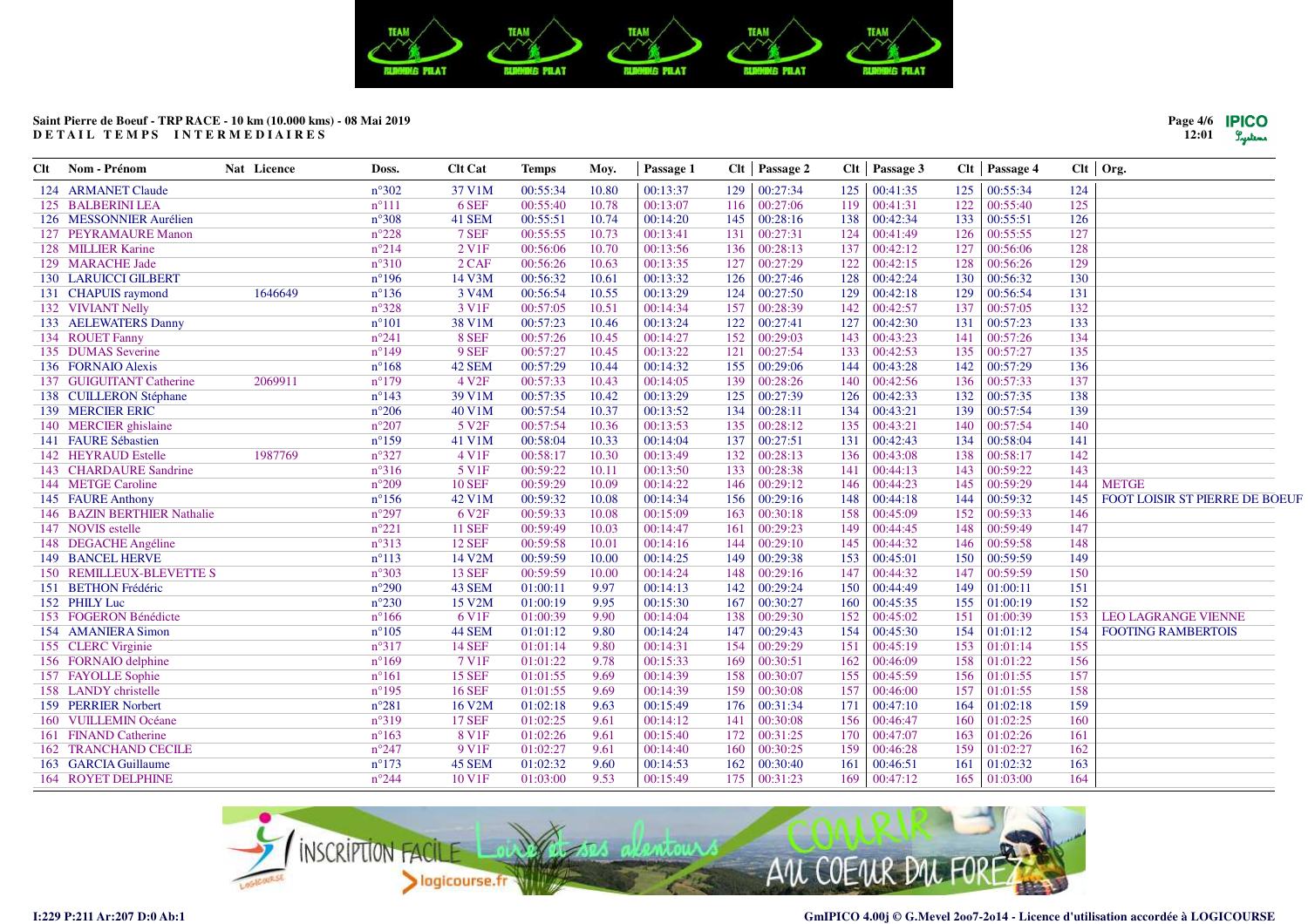

| Clt | Nom - Prénom                 | Nat Licence | Doss.           | <b>Clt Cat</b>     | Temps    | Moy. | Passage 1 |     | Clt   Passage 2 | Clt | Passage 3 |     | $Clt$   Passage 4 |     | $Clt$ Org.               |
|-----|------------------------------|-------------|-----------------|--------------------|----------|------|-----------|-----|-----------------|-----|-----------|-----|-------------------|-----|--------------------------|
|     | 165 BERNARD Nadia            |             | $n^{\circ}293$  | 7 V <sub>2F</sub>  | 01:03:13 | 9.49 | 00:15:09  | 164 | 00:30:52        | 165 | 00:46:56  | 162 | 01:03:13          | 165 |                          |
|     | 166 GROLÉAT eric             |             | $n^{\circ}178$  | 17 V2M             | 01:03:48 | 9.41 | 00:16:16  | 183 | 00:32:51        | 180 | 00:50:10  | 180 | 01:03:48          | 166 |                          |
|     | 167 FAURE Angelique          |             | $n^{\circ}$ 155 | 11 V1F             | 01:03:50 | 9.40 | 00:15:40  | 173 | 00:31:35        | 172 | 00:47:45  | 166 | 01:03:50          | 167 |                          |
|     | 168 ROCHEBLOINE Anne-Gaell   |             | $n^{\circ}239$  | 12 V1F             | 01:04:16 | 9.34 | 00:15:14  | 166 | 00:31:03        | 167 | 00:48:10  | 170 | 01:04:16          | 168 | <b>CLUB LÉO LAGRANGE</b> |
|     | 169 PEYROLA Amandine         |             | $n^{\circ}229$  | <b>18 SEF</b>      | 01:04:19 | 9.33 | 00:15:11  | 165 | 00:31:53        | 175 | 00:48:12  | 171 | 01:04:19          | 169 |                          |
|     | 170 CUILLERON Béatrice       |             | $n^{\circ}142$  | 13 V1F             | 01:04:31 | 9.30 | 00:15:40  | 170 | 00:31:47        | 173 | 00:48:06  | 169 | 01:04:31          | 170 |                          |
|     | 171 BOUCHET Nicole           |             | $n^{\circ}124$  | 3 V3F              | 01:04:31 | 9.30 | 00:15:40  | 171 | 00:31:47        | 174 | 00:48:06  | 168 | 01:04:31          | 171 |                          |
|     | 172 MEUNIER Delphine         |             | $n^{\circ}211$  | <b>19 SEF</b>      | 01:04:59 | 9.23 | 00:16:01  | 179 | 00:33:08        | 183 | 00:48:41  | 176 | 01:04:59          | 172 |                          |
|     | 173 FORT Sophie              |             | $n^{\circ}170$  | 14 V1F             | 01:05:05 | 9.22 | 00:15:51  | 177 | 00:32:09        | 176 | 00:48:40  | 175 | 01:05:05          | 173 |                          |
|     | 174 LINOSSIER Carole         |             | $n^{\circ}199$  | <b>20 SEF</b>      | 01:05:42 | 9.13 | 00:16:23  | 187 | 00:32:40        | 179 | 00:49:06  | 178 | 01:05:42          | 174 |                          |
|     | 175 BRET Christelle          |             | $n^{\circ}127$  | <b>21 SEF</b>      | 01:05:43 | 9.13 | 00:16:23  | 188 | 00:32:40        | 178 | 00:49:06  | 177 | 01:05:43          | 175 |                          |
|     | 176 COSSALTER Stéphane       |             | $n^{\circ}325$  | 43 V1M             | 01:06:28 | 9.03 | 00:14:28  | 153 | 00:30:55        | 166 | 00:48:28  | 174 | 01:06:28          | 176 |                          |
|     | 177 MILLARD Ludovic          |             | $n^{\circ}323$  | 44 V1M             | 01:06:29 | 9.03 | 00:14:26  | 150 | 00:30:51        | 163 | 00:48:27  | 172 | 01:06:29          | 177 |                          |
|     | 178 BRENIER Cyril            |             | $n^{\circ}324$  | 45 V1M             | 01:06:29 | 9.02 | 00:14:27  | 151 | 00:30:52        | 164 | 00:48:27  | 173 | 01:06:29          | 178 |                          |
|     | 179 ALLEMAND Florence        |             | $n^{\circ}304$  | 8 V <sub>2F</sub>  | 01:06:39 | 9.00 | 00:16:00  | 178 | 00:32:55        | 181 | 00:49:52  | 179 | 01:06:39          | 179 |                          |
|     | 180 GROLEAT Christine        |             | $n^{\circ}177$  | 9 V <sub>2F</sub>  | 01:07:10 | 8.93 | 00:16:17  | 184 | 00:32:57        | 182 | 00:50:18  | 181 | 01:07:10          | 180 |                          |
|     | 181 VALLOT Christèle         |             | $n^{\circ}256$  | 15 V1F             | 01:08:10 | 8.80 | 00:18:07  | 198 | 00:34:57        | 193 | 00:52:09  | 190 | 01:08:10          | 181 |                          |
|     | 182 VALENTIN Marie ange      |             | $n^{\circ}252$  | 10 V <sub>2F</sub> | 01:08:35 | 8.75 | 00:16:46  | 190 | 00:34:03        | 190 | 00:51:26  | 186 | 01:08:35          | 182 |                          |
|     | 183 PIPARD Sandrine          |             | $n^{\circ}232$  | 16 V1F             | 01:08:58 | 8.70 | 00:16:37  | 189 | 00:33:45        | 186 | 00:51:16  | 183 | 01:08:58          | 183 |                          |
|     | 184 MORIN Edith              |             | $n^{\circ}217$  | <b>22 SEF</b>      | 01:09:20 | 8.65 | 00:15:30  | 168 | 00:32:33        | 177 | 00:50:46  | 182 | 01:09:20          | 184 |                          |
|     | 185 JACQUET Amandine         |             | $n^{\circ}187$  | <b>23 SEF</b>      | 01:09:28 | 8.64 | 00:16:09  | 180 | 00:33:46        | 187 | 00:51:26  | 187 | 01:09:28          | 185 |                          |
|     | 186 VALLOT Camille           |             | $n^{\circ}255$  | 1 JUF              | 01:09:49 | 8.59 | 00:17:40  | 195 | 00:34:36        | 191 | 00:52:14  | 191 | 01:09:49          | 186 |                          |
|     | 187 CANO Orlane              |             | $n^{\circ}278$  | <b>24 SEF</b>      | 01:09:56 | 8.58 | 00:16:15  | 182 | 00:33:46        | 188 | 00:51:52  | 189 | 01:09:56          | 187 |                          |
|     | 188 JACOUARD lucile          |             | $n^{\circ}186$  | <b>25 SEF</b>      | 01:10:38 | 8.50 | 00:16:22  | 185 | 00:33:12        | 185 | 00:51:26  | 184 | 01:10:38          | 188 |                          |
|     | 189 VALLET Audrey            |             | $n^{\circ}254$  | <b>26 SEF</b>      | 01:10:38 | 8.50 | 00:16:22  | 186 | 00:33:12        | 184 | 00:51:26  | 185 | 01:10:38          | 189 |                          |
|     | 190 ROUDON Laurence          |             | $n^{\circ}326$  | 17 V1F             | 01:13:10 | 8.20 | 00:16:12  | 181 | 00:33:57        | 189 | 00:53:14  | 192 | 01:13:10          | 190 |                          |
|     | 191 ARNAUD Magali            |             | $n^{\circ}106$  | 18 V1F             | 01:14:07 | 8.10 | 00:18:14  | 201 | 00:36:28        | 201 | 00:55:18  | 194 | 01:14:07          | 191 |                          |
|     | 192 VACHER Raymond           |             | $n^{\circ}251$  | 4 V4M              | 01:14:08 | 8.10 | 00:18:14  | 202 | 00:36:28        | 199 | 00:55:18  | 193 | 01:14:08          | 192 |                          |
|     | 193 JUTHIER Céline           |             | $n^{\circ}193$  | 19 V1F             | 01:14:32 | 8.05 | 00:17:34  | 193 | 00:36:26        | 198 | 00:55:32  | 199 | 01:14:32          | 193 |                          |
|     | 194 CHAMPION CHRISTELE       |             | $n^{\circ}134$  | 20 V1F             | 01:14:33 | 8.05 | 00:17:34  | 194 | 00:36:24        | 196 | 00:55:29  | 197 | 01:14:33          | 194 |                          |
|     | 195 DEBARD EMMANUELLE        |             | $n^{\circ}144$  | 11 V <sub>2F</sub> | 01:14:33 | 8.05 | 00:17:34  | 192 | 00:36:25        | 197 | 00:55:32  | 198 | 01:14:33          | 195 | <b>ALIANTIS</b>          |
|     | 196 FLAVIN gilles            |             | $n^{\circ}165$  | 18 V2M             | 01:14:33 | 8.05 | 00:17:48  | 197 | 00:36:16        | 195 | 00:55:29  | 196 | 01:14:33          | 196 |                          |
|     | 197 FAGEDET Laurence         |             | $n^{\circ}152$  | 21 V1F             | 01:14:48 | 8.02 | 00:18:09  | 200 | 00:36:28        | 200 | 00:55:18  | 195 | 01:14:48          | 197 |                          |
|     | <b>198 HAIRABIAN ANNAICK</b> | 1868041     | $n^{\circ}181$  | 22 V1F             | 01:15:05 | 7.99 | 00:17:08  | 191 | 00:35:50        | 194 | 00:55:36  | 200 | 01:15:05          | 198 |                          |
|     | 199 FERNANDEZ Anne           |             | $n^{\circ}162$  | 12 V <sub>2F</sub> | 01:15:30 | 7.95 | 00:17:43  | 196 | 00:34:45        | 192 | 00:51:48  | 188 | 01:15:30          | 199 |                          |
|     | 200 RIBEIRO monique          |             | $n^{\circ}236$  | 13 V <sub>2F</sub> | 01:15:30 | 7.95 | 00:18:07  | 199 | 00:36:36        | 202 | 00:56:03  | 201 | 01:15:30          | 200 | <b>LES TORTUES</b>       |
|     | 201 MARRET Céline            |             | $n^{\circ}201$  | <b>27 SEF</b>      | 01:15:56 | 7.90 | 00:18:31  | 204 | 00:37:14        | 203 | 00:57:01  | 202 | 01:15:56          | 201 |                          |
|     | 202 BOSC Océane              |             | $n^{\circ}301$  | <b>28 SEF</b>      | 01:17:00 | 7.79 | 00:18:25  | 203 | 00:37:47        | 204 | 00:57:40  | 203 | 01:17:00          | 202 |                          |
|     | 203 POUQUET VERONIQUE        |             | $n^{\circ}235$  | 23 V1F             | 01:19:07 | 7.58 | 00:18:35  | 205 | 00:38:39        | 205 | 00:59:03  | 204 | 01:19:07          | 203 |                          |
|     | 204 ABEL Karine              |             | $n^{\circ}300$  | <b>29 SEF</b>      | 01:19:51 | 7.51 | 00:19:18  | 207 | 00:39:04        | 207 | 00:59:39  | 205 | 01:19:51          | 204 |                          |
|     | 205 PICHON Noémie            |             | $n^{\circ}231$  | <b>30 SEF</b>      | 01:20:29 | 7.46 | 00:18:35  | 206 | 00:38:56        | 206 | 00:59:40  | 206 | 01:20:29          | 205 |                          |



**Page 5/6 12:01**